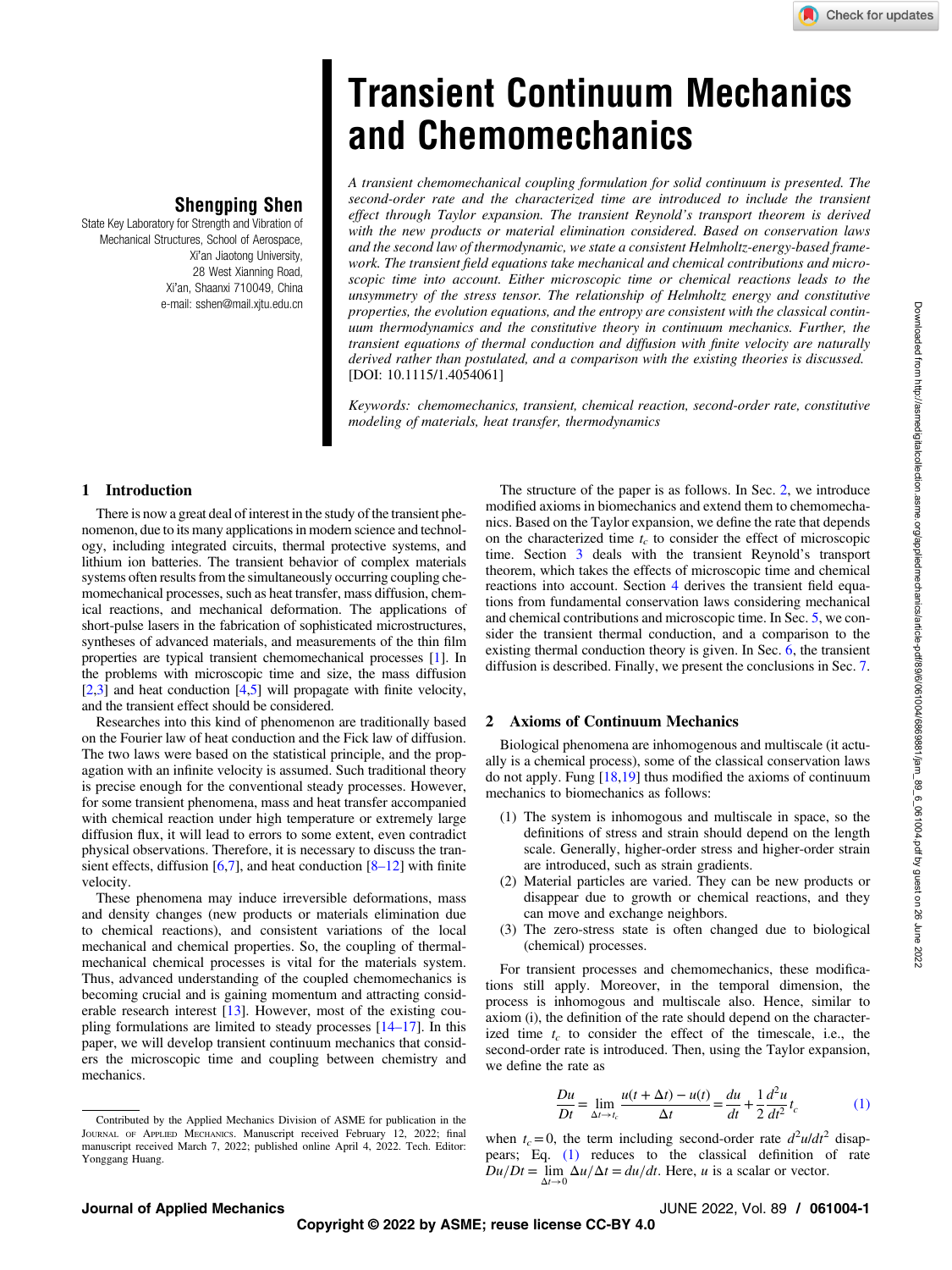<span id="page-1-0"></span>In this paper, we apply the above-mentioned axioms to transient processes and chemomechanics. Especially, we will derive Reynold's transport theorem based on Eq. [\(1\)](#page-0-0) to consider the transient effect and the chemical reactions.

For simplicity and clear concepts, we limite this work to the simple material (i.e., excluding the higher-order strain) and infinite deformation.

For the description of the fully coupled chemomechanical system, we assume that Nt species construct a solid continuum. We denote the chemical species with index  $N (N=1, ..., Nt)$ . The displacement of a particle in the system is denoted by  $\mathbf{u}(\mathbf{x}, t)$ , and the particle velocity is  $\mathbf{v}(\mathbf{x}, t) = \partial \mathbf{u}(\mathbf{x}, t) / \partial t$ .

The molar concentration of species  $N$  is denoted by  $c_N$ , and its molar mass is  $M_N$ ; then, we can define the partial density as

$$
\rho_{\alpha} = c_{\alpha} M_{\alpha} \tag{2}
$$

In this paper, the repeated Latin indices obey Einstein summation convention while the repeated Greek indices do not mean summation. The density of the system is given as

$$
\rho = \sum_{N=1}^{Nt} \rho_N = c_N M_N \tag{3}
$$

The mole fractions should satisfy

$$
\sum_{N=1}^{Nt} c_N = 1
$$
 (4)

Due to the above-mentioned relation, only  $(Nt-1)$  concentrations are independent.

#### 3 Transient Reynold's Transport Theorem

Considering a chemical or evolving process with the characterized time  $t_c$ , Reynold's transport theorem can be derived as

$$
\frac{D}{Dt} \left( \int_{\Omega} y d\Omega \right) = \lim_{\Delta t \to t_c} \frac{1}{\Delta t} \left[ \int_{\Omega(x, t) + \Delta t} y(x, t + \Delta t) d\Omega - \int_{\Omega(x, t)} y(x, t) d\Omega \right]
$$
\n
$$
= \lim_{\Delta t \to t_c} \frac{1}{\Delta t} \left[ \int_{\Omega(x, t) + \Delta \Omega(x, t)} y(x, t + \Delta t) d\Omega - \int_{\Omega(x, t)} y(x, t) d\Omega \right]
$$
\n
$$
= \lim_{\Delta t \to t_c} \frac{1}{\Delta t} \left[ \int_{\Omega(x, t)} y(x, t + \Delta t) d\Omega - \int_{\Omega(x, t)} y(x, t) d\Omega \right] + \lim_{\Delta t \to t_c} \frac{1}{\Delta t} \int_{\Delta \Omega(x, t)} y(x, t + \Delta t) d\Omega
$$
\n
$$
= \int_{\Omega(x, t)} \left[ \frac{\partial y(x, t)}{\partial t} + \frac{t_c}{2} \frac{\partial^2 y(x, t)}{\partial t^2} \right] d\Omega + \int_{\Gamma} \left( y + t_c \frac{\partial y}{\partial t} \right) [(v_k - V_k) n_k] d\Gamma
$$
\n(5)

 $\overline{\phantom{a}}$ 

The derivation of the above equation is similar to that in textbooks [\[20,21](#page-6-0)] but using the rate defined in Eq. [\(1\)](#page-0-0) and taking into account the moving boundary due to chemical reactions or other processes. y is a scalar or vector field defined on the domain  $\Omega(x, t)$ . v is the particle velocity, and V is the velocity of the moving boundary Γ of the domain  $\Omega$ (**x**, *t*).  $\Delta\Omega$ (**x**, *t*) represents the variation of the volume  $\Omega(x, t)$  from mechanical and chemical contributions, which means, in addition to volume deformation, it also includes the new products (with positive direction  $V$ ) or material elimination (with negative direction  $V$ ) due to chemical reactions during time internal  $\Delta t$ . *n* is normal vectors of the boundary Γ. The characterized time  $t_c$  represents the time scale that the transient process takes place on, which can be determined by experiments and molecular dynamics simulations. Generally, different process has different characterized time.

If there are no chemical reactions, that means no material is added or reduced,  $V = 0$ , then we have

$$
\frac{D}{Dt} \left( \int_{\Omega} y d\Omega \right) = \int_{\Omega(x,t)} \left[ \frac{\partial y(x,t)}{\partial t} + \frac{t_c}{2} \frac{\partial^2 y(x,t)}{\partial t^2} \right] d\Omega + \int_{\Gamma} \left( y + t_c \frac{\partial y}{\partial t} \right) (v_k n_k) d\Gamma \tag{6}
$$

Moreover, if the characterized time  $t_c$  is zero, then Eq. (6) is reduced to the classical Reynold's theorem

$$
\frac{d}{dt}\left(\int_{\Omega}\mathbf{y}d\Omega\right) = \int_{\Omega(\mathbf{x},t)}\frac{\partial \mathbf{y}(\mathbf{x},t)}{\partial t}d\Omega + \int_{\Gamma}\mathbf{y}(v_k n_k)d\Gamma
$$

The transient Reynold's theorem  $(Eq. (5))$  describes the nonequilibrium process. When the system evolves to the equilibrium state, the effect of characterized time can be omitted.

#### 4 Conservation Laws and Field Equations

In this section, all the required field equations to describe the transient process in solid continua are derived from the conservation laws.

4.1 Conservation of Mass. For the balance of mass, all the chemical species  $(N = 1, ..., Nt)$  are distinguished. To derive the balance of a single species  $N$ , the only change in mass of species  $N$  in that volume  $Ω$  occurs due to a mass source associated with chemical reactions and it can be written as

$$
\frac{D}{Dt}\left(\int_{\Omega}c_Nd\Omega\right) = \int_{\Omega}v_{Nr}\dot{w}_r d\Omega \ (r = 1, 2, \ \cdots, n_r) \tag{7}
$$

where  $v_{Nr}$  is the stoichiometric coefficient of the *r*th reaction,  $\dot{w}_r$  is the *r*th reaction rate, and  $n_r$  is the total number of reactions. Using Reynold's transport theorem  $(Eq. (5))$ , one can get

$$
\frac{D}{Dt} \left( \int_{\Omega} c_{\alpha} d\Omega \right) = \int_{\Omega} \left( \frac{\partial c_{\alpha}}{\partial t} + \frac{t_c}{2} \frac{\partial^2 c_{\alpha}}{\partial t^2} \right)
$$
\n
$$
d\Omega + \int_{\Gamma} \left[ \left( c_{\alpha} + t_c \frac{\partial c_{\alpha}}{\partial t} \right) (v_k^{\alpha} - V_k) \right] n_k d\Gamma \qquad (8)
$$
\n
$$
= \int_{\Omega} \left\{ \left( \frac{\partial c_{\alpha}}{\partial t} + \frac{t_c}{2} \frac{\partial^2 c_{\alpha}}{\partial t^2} \right) + \nabla \left[ \left( c_{\alpha} + t_c \frac{\partial c_{\alpha}}{\partial t} \right) (v_k^{\alpha} - V_k) \right] \right\} d\Omega
$$

where we introduced the mass flux with concentration  $c_{\alpha}$  as

$$
\mathbf{J}_{\alpha} = \left(c_{\alpha} + t_c \frac{\partial c_{\alpha}}{\partial t}\right)(\mathbf{v}^{\alpha} - \mathbf{V})
$$
 (9)

# 061004-2 / Vol. 89, JUNE 2022 2008 2009 2009 2009 2009 2010 2020 2030 2040 2050 2061004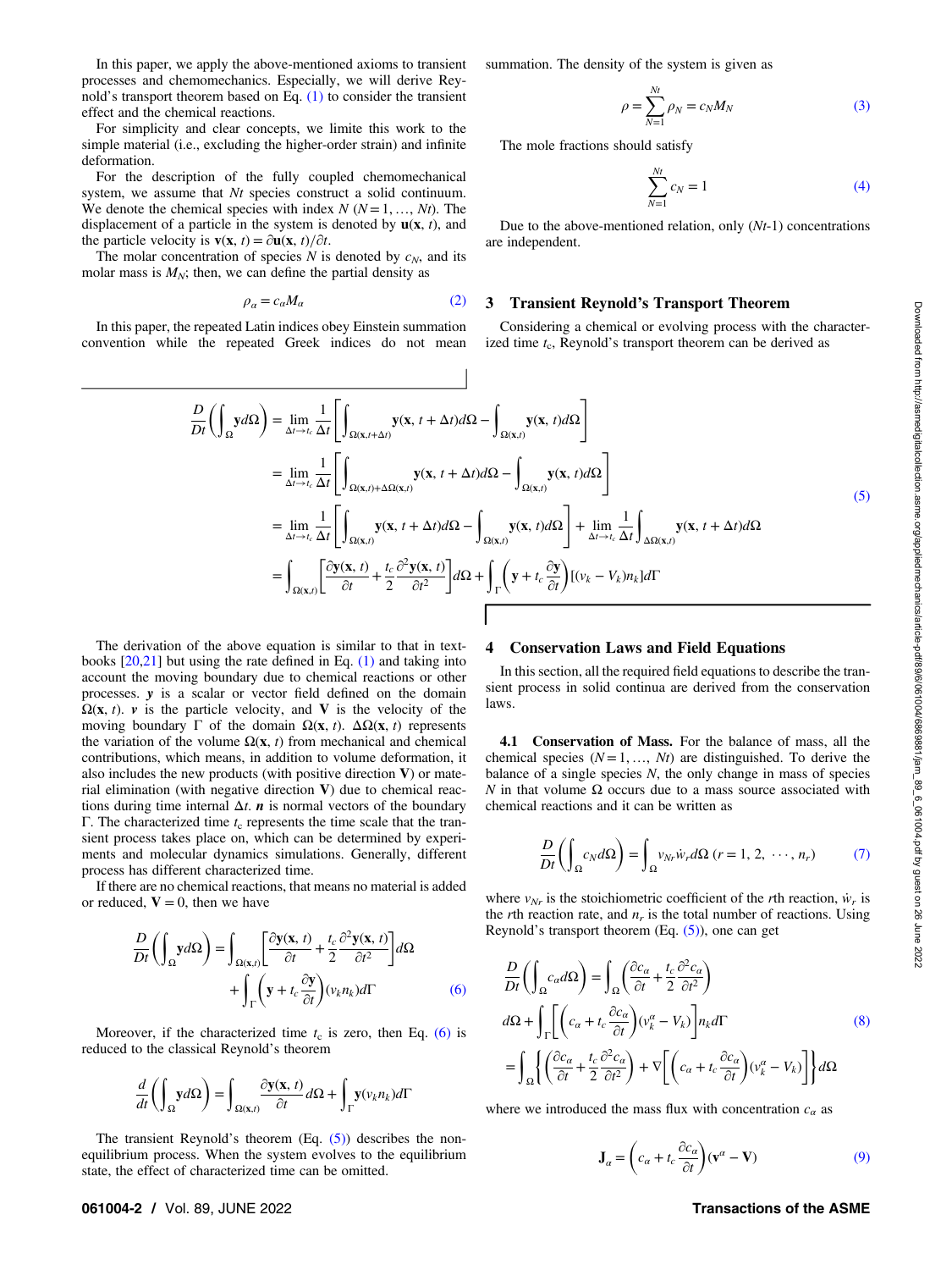<span id="page-2-0"></span>Here,  $\mathbf{v}^{\alpha}$  is the moving velocity of species  $\alpha$ , and  $\rho \mathbf{v} = \sum_{N=1}^{Nt} \rho_{\alpha} \mathbf{v}^{\alpha}$ .

The second integral on the right-hand side of the first line of Eq. [\(8\)](#page-1-0) denotes the mass flux  $J_\alpha$  through the boundary Γ. Here, we describe the mass flux of a species relative to the velocity of the boundary V. That distinguishes our description from classical theory which usually does not consider the characterized time and moving of the boundary.

By combining Eqs.  $(7)$  and  $(8)$ , one can obtain the local form of the balance of species mass

$$
\frac{\partial c_N}{\partial t} + \frac{t_c}{2} \frac{\partial^2 c_N}{\partial t^2} + \nabla \mathbf{J}_N = v_{Nr} \dot{w}_r \tag{10}
$$

Compared to the classical mass balance equation for the irreversible process with chemical reactions [[22\]](#page-6-0), Eq. (10) includes the second-order rate of concentration shown in the second term of the left-hand side which is due to the transient effect of the irreversible process, maybe it can be called concentration acceleration. This term is very similar to the inertial concentration which is introduced by Kuang [[7,11](#page-6-0)] to remedy that Fick diffusion theory cannot explain the transient diffusion with finite speed. This work describes naturally the transient diffusion with finite velocity, which we will discuss in Sec. [6](#page-6-0).

4.2 Conservation of Linear Momentum. To state the balance of linear momentum, the rates of the partial linear momenta of all species are summed and equate with body forces **b** and tractions **t** acting on the system, and one obtains

$$
\frac{D}{Dt} \left( \int_{\Omega} \rho \mathbf{v} d\Omega \right) = \int_{\Omega} \mathbf{b} d\Omega + \int_{\Gamma} \mathbf{t} d\Gamma \tag{11}
$$

By applying Reynold's transport theorem (Eq. [\(5\)](#page-1-0)), the left-hand side of Eq. (11) can be written as

$$
\frac{D}{Dt} \left( \int_{\Omega} \rho \mathbf{v} d\Omega \right) = \int_{\Omega} \left\{ \frac{\partial \rho \mathbf{v}}{\partial t} + \frac{t_c}{2} \frac{\partial^2 \rho \mathbf{v}}{\partial t^2} \right\} d\Omega
$$
\n
$$
+ \int_{\Gamma} \left[ \left( \rho \mathbf{v} + t_c \frac{\partial \rho \mathbf{v}}{\partial t} \right) (v_k - V_k) \right] n_k d\Gamma \tag{12}
$$

The second integral of the right-hand side of Eq. (12) can be expressed as

$$
\int_{\Gamma} \left[ \left( \rho \mathbf{v} + t_c \frac{\partial \rho \mathbf{v}}{\partial t} \right) (v_k - V_k) \right] n_k d\Gamma = \int_{\Gamma} \sigma_{ik}^V n_k d\Gamma = \int_{\Omega} \nabla \sigma^V d\Omega \tag{13}
$$

where we introduce  $\sigma_{ik}^V = \left(\rho v_i + t_c \frac{\partial \rho v_i}{\partial t}\right)$  $\left(\rho v_i + t_c \frac{\partial \rho v_i}{\partial t}\right) (v_k - V_k)$ , which can be

thought as the residual stress or body stress due to the convective diffusion [\[23](#page-6-0)] and chemical reactions. This supports the axiom (iii), i.e., the zero-stress state is often changed. The traction on the boundary can be balanced by the stress, i.e.,

$$
\int_{\Gamma} \mathbf{t}d\Gamma = \int_{\Gamma} \boldsymbol{\sigma} \cdot \mathbf{n}d\Gamma = \int_{\Omega} \nabla \boldsymbol{\sigma}d\Omega \tag{14}
$$

Thus, the balance of the linear momentum is expressed as

$$
\frac{\partial \rho \mathbf{v}}{\partial t} + \frac{t_c}{2} \frac{\partial^2 \rho \mathbf{v}}{\partial t^2} = \nabla (\mathbf{\sigma} - \mathbf{\sigma}^V) + \mathbf{b}
$$
 (15)

If the timescale  $t_c$  approaches 0, then

$$
\frac{\partial \rho \mathbf{v}}{\partial t} = \nabla (\sigma - \sigma^V) + \mathbf{b}
$$

Moreover, if the boundary is static, the above equation returns to the classical equilibrium equation.

#### Journal of Applied Mechanics JUNE 2022, Vol. 89 / 061004-3

4.3 Conservation of Angular Momentum. The conservation of angular momentum states that the rate of the angular momentum is equal to the total torque, i.e.,

$$
\frac{D}{Dt} \left( \int_{\Omega} \mathbf{x} \times \rho \mathbf{v} d\Omega \right) = \int_{\Omega} (\mathbf{x} \times \mathbf{b}) d\Omega + \int_{\Gamma} (\mathbf{x} \times \mathbf{t}) d\Gamma \qquad (16)
$$

The rate of the angular momentum is derived as

$$
\frac{D}{Dt} \left( \int_{\Omega} \mathbf{x} \times \rho \mathbf{v} d\Omega \right) = \int_{\Omega} \left\{ \frac{\partial (\mathbf{x} \times \rho \mathbf{v})}{\partial t} + \frac{t_c}{2} \frac{\partial^2 (\mathbf{x} \times \rho \mathbf{v})}{\partial t^2} \right\} d\Omega
$$
\n
$$
+ \int_{\Gamma} \left[ (\mathbf{x} \times \rho \mathbf{v}) + t_c \left( \frac{\partial (\mathbf{x} \times \rho \mathbf{v})}{\partial t} \right) \right] (v_k - V_k) n_k d\Gamma
$$
\n
$$
= \int_{\Omega} \mathbf{x} \times \left\{ \frac{\partial \rho \mathbf{v}}{\partial t} + \frac{t_c}{2} \frac{\partial^2 \rho \mathbf{v}}{\partial t^2} \right\} d\Omega \qquad (17)
$$
\n
$$
+ \int_{\Gamma} \mathbf{x} \times \left\{ \left[ \rho \mathbf{v} + t_c \left( \frac{\partial \rho \mathbf{v}}{\partial t} \right) \right] (v_k - V_k) \right\} n_k d\Gamma
$$
\n
$$
= \int_{\Omega} \mathbf{x} \times (\nabla (\boldsymbol{\sigma} - \boldsymbol{\sigma}^V) + \mathbf{b}) d\Omega + \int_{\Omega} (\boldsymbol{\delta} \times \boldsymbol{\sigma}^V + \mathbf{x} \times \nabla \boldsymbol{\sigma}^V) d\Omega
$$

Here, we utilized the balance of linear momentum of Eq. (15) and the following derivation

$$
\int_{\Gamma} \mathbf{x} \times \left\{ \left[ \rho \mathbf{v} + t_c \left( \frac{\partial \rho \mathbf{v}}{\partial t} \right) \right] (v_k - V_k) \right\} n_k d\Gamma = \int_{\Gamma} e_{ijk} x_j \sigma_{km}^V n_m d\Gamma
$$

$$
= \int_{\Omega} \nabla (\mathbf{x} \times \mathbf{\sigma}^V) d\Omega = \int_{\Omega} (\mathbf{\delta} \times \mathbf{\sigma}^V + \mathbf{x} \times \nabla \mathbf{\sigma}^V) d\Omega
$$

where  $e_{ijk}$  is the permutation tensor.

The torque of the tractions computes to

$$
\int_{\Gamma} \mathbf{x} \times \mathbf{t} d\Gamma = \int_{\Gamma} \mathbf{x} \times (\boldsymbol{\sigma} \cdot \mathbf{n}) d\Gamma = \int_{\Omega} \nabla(\mathbf{x} \times \boldsymbol{\sigma}) d\Omega
$$
\n
$$
= \int_{\Omega} (\boldsymbol{\delta} \times \boldsymbol{\sigma} + \mathbf{x} \times \nabla \boldsymbol{\sigma}) d\Omega
$$
\n(18)

Then, by combining Eqs.  $(16)$ – $(18)$ , one can reach

$$
\int_{\Omega} [\mathbf{\delta} \times (\mathbf{\sigma} - \mathbf{\sigma}^{V})] d\Omega = 0
$$
 (19)

The above equation results in the symmetry condition

$$
[\boldsymbol{\sigma} - \boldsymbol{\sigma}^V] = [\boldsymbol{\sigma} - \boldsymbol{\sigma}^V]^T
$$
 (20)

From Eq. (20), one can find that either of the transient effect and chemical reactions results in  $(\sigma^V)^T \neq \sigma^V$  and the unsymmetry of the stress tensor  $\sigma$ . Conversely, without the characterized time  $t_c$  and boundary motion  $(V=0)$ ,  $(\sigma^V)^T = \sigma^V$ , then  $\sigma^T = \sigma$ , this aligns with the standard result, i.e., symmetrical stress tensor.

4.4 Conservation of Energy. For the balance of energy, the change of total internal energy  $U$ , as well as kinetic energy  $K$ , is equal to the power supply in body  $Ω$  due to heat  $Q$  and the work W done by the external force, i.e.,

$$
\frac{D}{Dt}(U+K) = W + Q \tag{21}
$$

The left-hand side of Eq.  $(21)$  describes the rate of internal energy density  $e_N$  and kinetic energy density of each species

$$
U = \int_{\Omega} \rho_N e_N d\Omega, \ K = \int_{\Omega} \frac{1}{2} \rho \mathbf{v} \cdot \mathbf{v} d\Omega \tag{22}
$$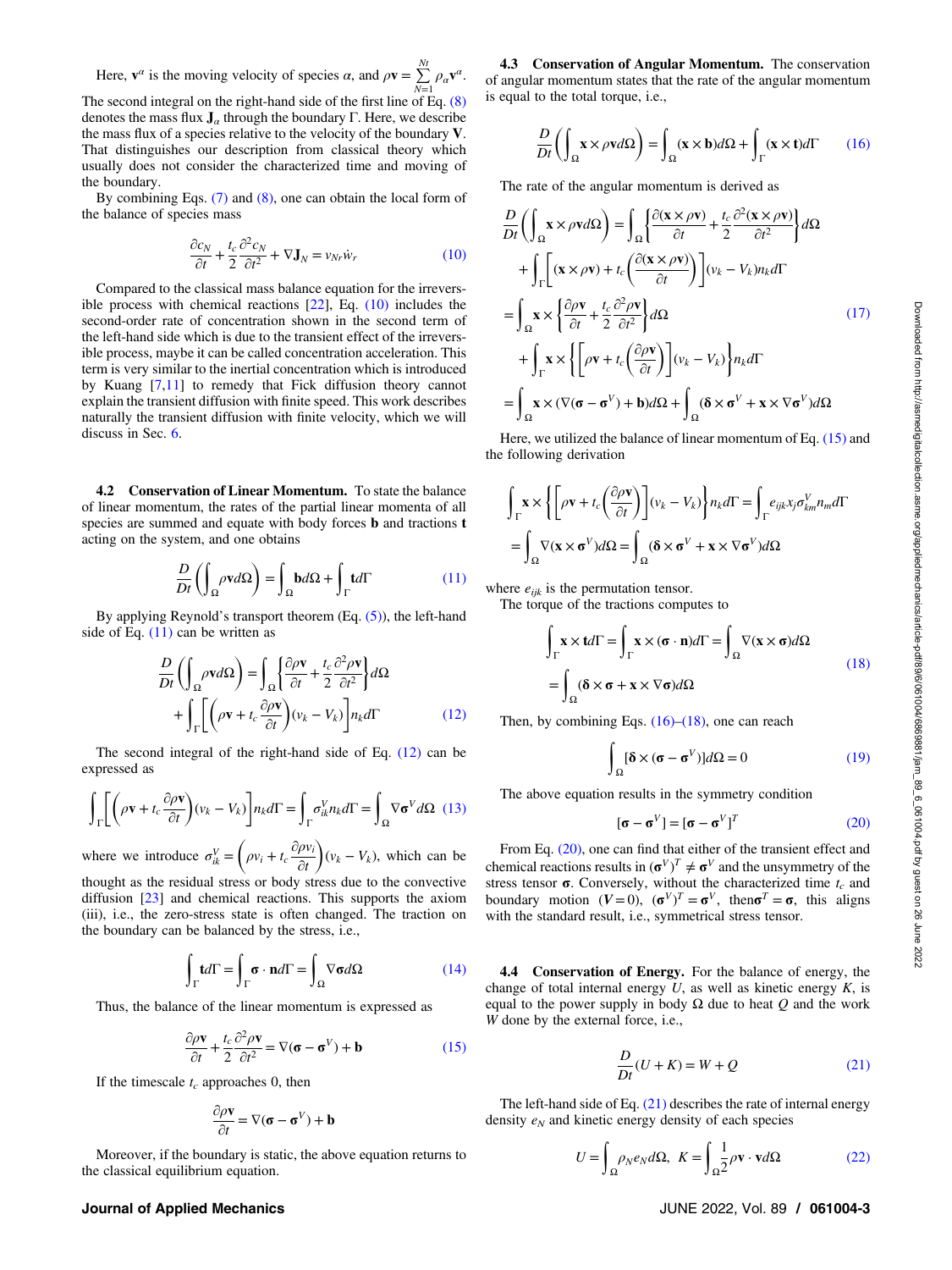<span id="page-3-0"></span>we have to again apply Reynold's transport theorem through Eq. [\(5\)](#page-1-0) and obtain

$$
\frac{D}{Dt}U = \sum_{\alpha=1}^{Nt} \left\{ \int_{\Omega} \left[ \frac{\partial(\rho_a e_{\alpha})}{\partial t} + \frac{t_c}{2} \frac{\partial^2(\rho_a e_{\alpha})}{\partial t^2} \right] d\Omega + \int_{\Gamma} \left[ \rho_a e_a + t_c \frac{\partial(\rho_a e_{\alpha})}{\partial t} \right] (v_k^{\alpha} - V_k) n_k d\Gamma \right\}
$$
\n
$$
= \sum_{\alpha=1}^{Nt} \left\{ \int_{\Omega} \left[ \frac{\partial(\rho_a e_{\alpha})}{\partial t} + \frac{t_c}{2} \frac{\partial^2(\rho_a e_{\alpha})}{\partial t^2} \right] d\Omega + \int_{\Omega} M_a (\nabla e_{\alpha} \cdot \mathbf{J}_a + e_{\alpha} \nabla \mathbf{J}_a) d\Omega + \int_{\Omega} t_c \nabla(\rho_a \mathbf{e}_{\nu}^{\alpha}) d\Omega \right\}
$$
\n
$$
= \sum_{\alpha=1}^{Nt} \left\{ \int_{\Omega} \left[ \left( \frac{\partial(\rho_a e_{\alpha})}{\partial t} + \frac{t_c}{2} \frac{\partial^2(\rho_a e_{\alpha})}{\partial t^2} \right) + M_a \nabla e_{\alpha} \cdot \mathbf{J}_a - M_a e_{\alpha} \left( \frac{\partial c_{\alpha}}{\partial t} - \frac{t_c}{2} \frac{\partial^2 c_{\alpha}}{\partial t^2} \right) + M_a e v_{\alpha r} \dot{w}_r \right] d\Omega + \int_{\Omega} t_c \nabla(\rho_a \mathbf{e}_{\nu}^{\alpha}) d\Omega \right\} \tag{23}
$$

where we have utilized the conservation of mass of Eq. [\(10\)](#page-2-0) and

$$
\begin{split} &\int_{\Gamma}\biggl[\rho_{\alpha}e_{\alpha}+t_{c}\frac{\partial(\rho_{\alpha}e_{\alpha})}{\partial t}\biggr](v_{k}^{\alpha}-V_{k})n_{k}d\Gamma\\ &=\int_{\Gamma}\biggl[\rho_{\alpha}e_{\alpha}+t_{c}\frac{\partial\rho_{\alpha}}{\partial t}e_{\alpha}\biggr](v_{k}^{\alpha}-V_{k})n_{k}d\Gamma+\int_{\Gamma}\biggl[t_{c}\biggl(\rho_{\alpha}\frac{\partial e_{\alpha}}{\partial t}\biggr)(v_{k}^{\alpha}-V_{k})\biggr]n_{k}d\Gamma\\ &=\int_{\Omega}\nabla(M_{\alpha}e_{\alpha}\mathbf{J}_{\alpha})d\Omega+\int_{\Gamma}\biggl[t_{c}\biggl(\rho_{\alpha}\frac{\partial e_{\alpha}}{\partial t}\biggr)(v_{k}^{\alpha}-V_{k})\biggr]n_{k}d\Gamma\\ &=\int_{\Omega}M_{\alpha}(\nabla e_{\alpha}\cdot\mathbf{J}_{\alpha}+e_{\alpha}\nabla\mathbf{J}_{\alpha})d\Omega+\int_{\Omega}t_{c}\nabla(\rho_{\alpha}\mathbf{e}_{\gamma}^{\alpha})d\Omega \end{split}
$$

with  $\int_{\Gamma} \left[ \rho_{\alpha} \left( \frac{\partial e_{\alpha}}{\partial t} \right) (\nu_{k}^{\alpha} - V_{k}) \right] n_{k} d\Gamma = \int_{\Omega} \nabla (\rho_{\alpha} \mathbf{e}_{\nu}^{\alpha}) d\Omega$ 

Similarly, by applying Reynold's transport theorem through Eq. [\(5\)](#page-1-0) to the kinetic energy, we obtain

$$
\frac{D}{Dt}K = \frac{1}{2} \int_{\Omega} \left\{ \frac{\partial \rho \mathbf{v}^2}{\partial t} + \frac{t_c}{2} \frac{\partial^2 \rho \mathbf{v}^2}{\partial t^2} \right\} d\Omega + \frac{1}{2} \int_{\Gamma} \sum_{\alpha=1}^{Nt} \left\{ \left[ \rho_\alpha \mathbf{v}^2 + t_c \left( \frac{\partial \rho_\alpha \mathbf{v}^2}{\partial t} \right) \right] (\mathbf{v}_k^\alpha - V_k) \right\} n_k d\Gamma
$$
\n
$$
= \frac{1}{2} \int_{\Omega} \left\{ M_N \nabla \mathbf{v}^2 \cdot \mathbf{J}_N + M_N \mathbf{v}^2 \mathbf{v}_{Nr} \dot{\mathbf{w}}_r + 2\rho \mathbf{v} \left( \frac{\partial \mathbf{v}}{\partial t} + \frac{t_c}{2} \frac{\partial^2 \mathbf{v}}{\partial t^2} \right) \right\} d\Omega
$$
\n
$$
+ \frac{1}{2} \int_{\Omega} t_c \left\{ 2 \nabla \rho \mathbf{K}_v + \left[ \frac{\partial \rho}{\partial t} \frac{\partial \mathbf{v}^2}{\partial t} + \rho \left( \frac{\partial \mathbf{v}}{\partial t} \right)^2 \right] \right\} d\Omega
$$
\n(24)

with  $\int_{\Gamma} \sum_{\alpha=1}^{N_t} \left[ \left( \rho_\alpha \mathbf{v} \frac{\partial \mathbf{v}}{\partial t} \right) (\mathbf{v}_k^\alpha - V_k) \right] n_k d\Gamma = \int_{\Gamma} \left[ \left( \rho \mathbf{v} \frac{\partial \mathbf{v}}{\partial t} \right) (\mathbf{v}_k - V_k) \right] n_k d\Gamma = \int_{\Omega} \nabla (\rho \mathbf{K}_v) d\Omega$ 

In another way, we can utilize the Reynold's transport theorem Eq. [\(5\)](#page-1-0) and the balance of linear of momentum Eq. [\(15\)](#page-2-0) to get

$$
\frac{D}{Dt}K = \frac{1}{2} \int_{\Omega} \left[ \left( \frac{\partial \rho \mathbf{v}^2}{\partial t} + \frac{t_c}{2} \frac{\partial^2 \rho \mathbf{v}^2}{\partial t^2} \right) + \nabla(\mathbf{\sigma}^v \cdot \mathbf{v}) \right] d\Omega + \frac{1}{2} \int_{\Gamma} \left[ t_c \left( \rho \mathbf{v} \frac{\partial \mathbf{v}}{\partial t} \right) (v_k - V_k) \right] n_k d\Gamma
$$
\n
$$
= \frac{1}{2} \int_{\Omega} \left\{ \rho \mathbf{v} \left( \frac{\partial \mathbf{v}}{\partial t} + \frac{t_c}{2} \frac{\partial^2 \mathbf{v}}{\partial t^2} \right) + \frac{t_c}{2} \left( 2 \frac{\partial \rho \mathbf{v}}{\partial t} \frac{\partial \mathbf{v}}{\partial t} \right) + t_c \nabla(\rho \mathbf{K}_v) + (\nabla \otimes \mathbf{v}) \cdot \mathbf{\sigma}^v + \mathbf{v} \cdot (\nabla \mathbf{\sigma} + \mathbf{b}) \right\} d\Omega \tag{25}
$$

By combining Eqs.  $(24)$  and  $(25)$ , we can obtain

$$
\frac{D}{Dt}K = \int_{\Omega} \left\{ (\nabla \otimes \mathbf{v}) \cdot \mathbf{\sigma}^{\nu} + \mathbf{v} \cdot (\nabla \mathbf{\sigma} + \mathbf{b}) - \frac{1}{2} (M_N \nabla \mathbf{v}^2 \cdot \mathbf{J}_N + M_N \mathbf{v}^2 v_{Nr} \dot{w}_r) \right\} d\Omega \n+ \frac{1}{2} \int_{\Omega} t_c \left\{ \left[ \frac{\partial \rho}{\partial t} \frac{\partial \mathbf{v}^2}{\partial t} + 3\rho \left( \frac{\partial \mathbf{v}}{\partial t} \right)^2 \right] \right\} d\Omega
$$
\n(26)

In terms of heat, we treat energy production due to heat sources and heat fluxes

$$
Q = \int_{\Omega} r d\Omega - \int_{\Gamma} \mathbf{q} \cdot \mathbf{n} d\Gamma = \int_{\Omega} (r - \nabla \mathbf{q}) d\Omega
$$
 (27)

where r and  $q_k$  are the external body heat source strength and the heat flow, respectively. It is noted that heat generated due to chemical reactions is an internal process of conversion and dissipation within the internal energy.

The rate of the work done by tractions is written as

$$
W = \int_{\Omega} \mathbf{b} \cdot \mathbf{v} d\Omega + \int_{\Gamma} \mathbf{t} \cdot \mathbf{v} d\Gamma = \int_{\Omega} [\mathbf{b} \cdot \mathbf{v} + \nabla(\mathbf{v} \cdot \mathbf{\sigma})] d\Omega \tag{28}
$$

# 061004-4 / Vol. 89, JUNE 2022 2008 2009 12:00 Transactions of the ASME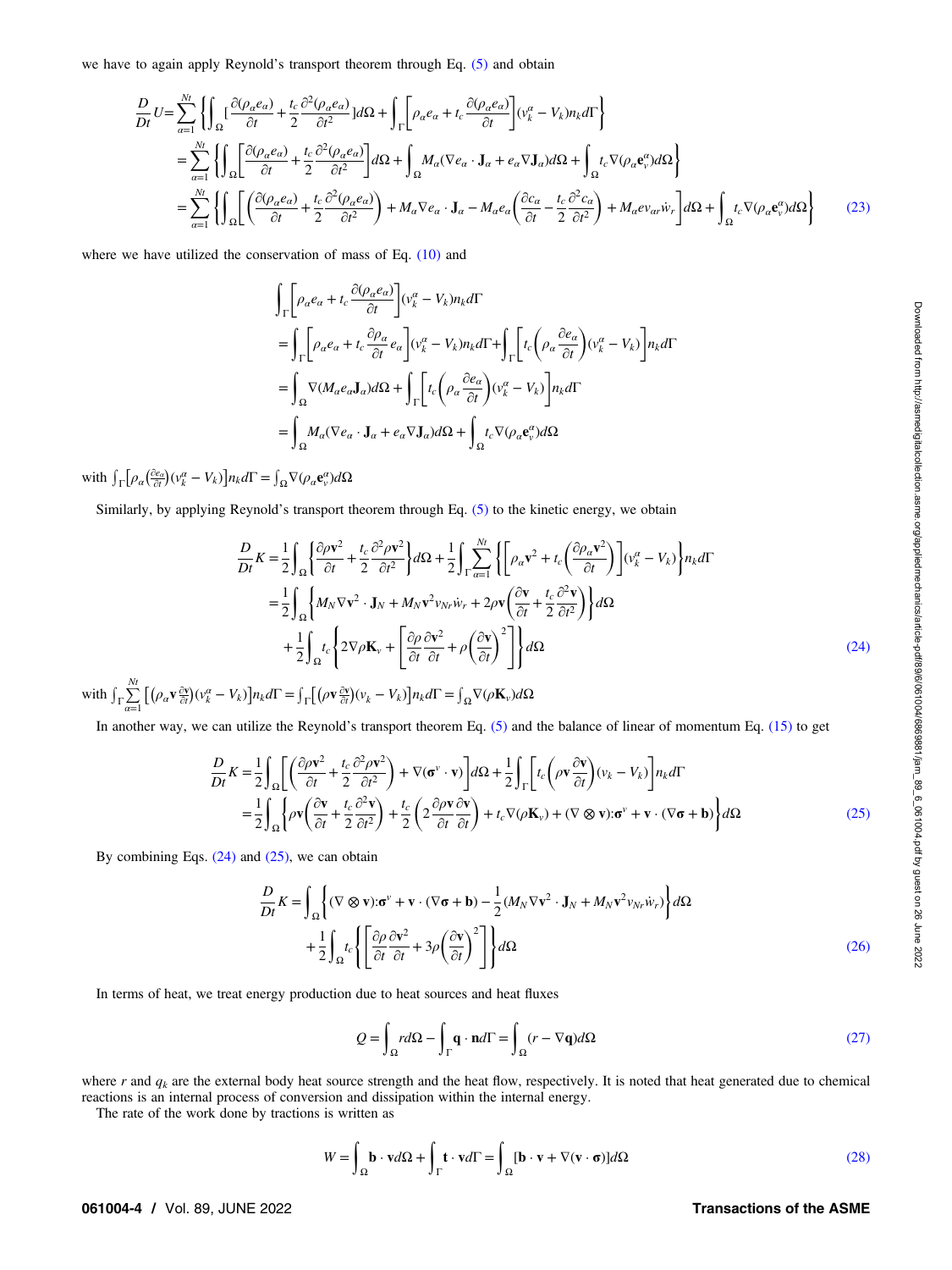<span id="page-4-0"></span>Combining Eqs.  $(23)$  and  $(26)$ – $(28)$ , we obtain the transient form for the balance of energy

$$
\sum_{\alpha=1}^{N_{t}} \left[ \frac{\partial(\rho_{\alpha}e_{\alpha})}{\partial t} + \frac{t_{c}}{2} \frac{\partial^{2}(\rho_{\alpha}e_{\alpha})}{\partial t^{2}} \right] = (r - \nabla \mathbf{q}) + (\nabla \otimes \mathbf{v}) \cdot (\mathbf{\sigma} - \mathbf{\sigma}^{v}) - \sum_{\alpha=1}^{N_{t}} \left[ M_{\alpha} \nabla \left( e_{\alpha} - \frac{1}{2} \mathbf{v}^{2} \right) \cdot \mathbf{J}_{\alpha} \right] \n+ \sum_{\alpha=1}^{N_{t}} \left[ M_{\alpha} e_{\alpha} \left( \frac{\partial c_{\alpha}}{\partial t} + \frac{t_{c}}{2} \frac{\partial^{2} c_{\alpha}}{\partial t^{2}} \right) - M_{\alpha} \left( e_{\alpha} - \frac{1}{2} \mathbf{v}^{2} \right) v_{\alpha v} \dot{w}_{r} \right] - t_{c} \left\{ \nabla (\rho_{N} \mathbf{e}_{v}^{N}) + \frac{1}{2} \left[ \frac{\partial \rho}{\partial t} \frac{\partial \mathbf{v}^{2}}{\partial t} + 3 \rho \left( \frac{\partial \mathbf{v}}{\partial t} \right)^{2} \right] \right\} \n= (r - \nabla \mathbf{q}) + (\nabla \otimes \mathbf{v}) \cdot \mathbf{\sigma} - \sum_{\alpha=1}^{N_{t}} \left[ M_{\alpha} \nabla e_{\alpha} \cdot \mathbf{J}_{\alpha} - M_{\alpha} e_{\alpha} \left( \frac{\partial c_{\alpha}}{\partial t} + \frac{t_{c}}{2} \frac{\partial^{2} c_{\alpha}}{\partial t^{2}} \right) + M_{\alpha} e_{\alpha} v_{\alpha v} \dot{w}_{r} \right] \n- t_{c} \left\{ \nabla (\rho_{N} \mathbf{e}_{v}^{N}) + \frac{1}{2} \left[ \frac{\partial \rho}{\partial t} \frac{\partial \mathbf{v}^{2}}{\partial t} + 3 \rho \left( \frac{\partial \mathbf{v}}{\partial t} \right)^{2} \right] + (\nabla \otimes \mathbf{v}) \cdot \left[ \rho \frac{\partial \mathbf{v}}{\partial t} \otimes (\mathbf{v} - \mathbf{V}) \right] \right\}
$$
\n(29)

where we utilized  $M_{N}v_{Nr}=0$  for each chemical reaction r.

4.5 Balance of Entropy. Similarly, we proceed with the balance of entropy. We assume the entropy density  $\eta_a$  of each species and the temperature  $T$  of the system and obtain

$$
\frac{D}{Dt} \int_{\Omega} \rho_N \eta_N d\Omega = \int_{\Omega} \frac{r}{T} d\Omega - \int_{\Gamma} \frac{q}{T} \cdot \mathbf{n} d\Gamma + \int_{\Omega} \frac{d_u}{T} d\Omega \tag{30}
$$

where  $d_u$  is the rate of dissipation energy density. Applying Reynold's theorem through Eq. [\(5\)](#page-1-0) on the left-hand side of Eq. (30) gives

$$
\frac{D}{Dt} \left( \int_{\Omega} \rho_N \eta_N d\Omega \right) = \sum_{\alpha=1}^{N_t} \left\{ \int_{\Omega} \left[ \frac{\partial (\rho_a \eta_a)}{\partial t} + \frac{t_c}{2} \frac{\partial^2 (\rho_a \eta_a)}{\partial t^2} \right] d\Omega + \int_{\Gamma} \left[ \rho_a \eta_a + t_c \frac{\partial (\rho_a \eta_a)}{\partial t} \right] (\nu_k^{\alpha} - V_k) n_k d\Gamma \right\}
$$
\n
$$
= \sum_{\alpha=1}^{N_t} \left\{ \int_{\Omega} \left[ \frac{\partial (\rho_a \eta_a)}{\partial t} + \frac{t_c}{2} \frac{\partial^2 (\rho_a \eta_a)}{\partial t^2} \right] d\Omega + \int_{\Gamma} \left[ M_{\alpha} c_{\alpha} \eta_a + t_c \frac{\partial (M_{\alpha} c_{\alpha} \eta_a)}{\partial t} \right] (\nu_k^{\alpha} - V_k) n_k d\Gamma \right\}
$$
\n
$$
= \sum_{\alpha=1}^{N_t} \left\{ \int_{\Omega} \left\{ \left[ \frac{\partial (\rho_a \eta_a)}{\partial t} + \frac{t_c}{2} \frac{\partial^2 (\rho_a \eta_a)}{\partial t^2} \right] + (M_{\alpha} \nabla \eta_{\alpha} \cdot \mathbf{J}_{\alpha} + M_{\alpha} \eta_{\alpha} \nabla \mathbf{J}_{\alpha}) + t_c \nabla (\rho_{\alpha} \eta_{\nu}^{\alpha}) \right\} d\Omega \right\}
$$
\n
$$
= \sum_{\alpha=1}^{N_t} \left\{ \int_{\Omega} \left[ \left( \frac{\partial (\rho_a \eta_a)}{\partial t} + \frac{t_c}{2} \frac{\partial^2 (\rho_a \eta_a)}{\partial t^2} \right) + M_{\alpha} \nabla \eta_{\alpha} \cdot \mathbf{J}_{\alpha} - M_{\alpha} \eta_{\alpha} \left( \frac{\partial c_{\alpha}}{\partial t} + \frac{t_c}{2} \frac{\partial^2 c_{\alpha}}{\partial t^2} \right) \right] d\Omega \right\}
$$
\n
$$
+ M_{\alpha} \eta_{\alpha} \nu_{\alpha} \dot{w}_r d\Omega + \int_{\Omega} t_c (\rho_{\alpha} \eta_{\nu}^{\alpha}) d\Omega \right\}
$$
\n(31)

Then, applying divergence theorem on the right-hand side of Eq. (30) and combining Eqs. (30) and (31) reaches an expression for the rate of total entropy as

$$
\sum_{\alpha=1}^{Nt} \left[ \frac{\partial (\rho_{\alpha} \eta_{\alpha})}{\partial t} + \frac{t_c}{2} \frac{\partial^2 (\rho_{\alpha} \eta_{\alpha})}{\partial t^2} \right] = \frac{d_u}{T} + \frac{r}{T} - \left( \frac{\nabla \mathbf{q}}{T} - \frac{\mathbf{q} \cdot \nabla T}{T^2} \right) - \sum_{\alpha=1}^{Nt} \left[ M_{\alpha} \nabla \eta_{\alpha} \cdot \mathbf{J}_{\alpha} \right] - M_{\alpha} \eta_{\alpha} \left( \frac{\partial c_{\alpha}}{\partial t} + \frac{t_c}{2} \frac{\partial^2 c_{\alpha}}{\partial t^2} \right) + M_{\alpha} \eta_{\alpha} v_{\alpha r} \dot{w}_r + t_c \nabla (\rho_{\alpha} \mathbf{\eta}_{\nu}^{\alpha}) \tag{32}
$$

This equation is a transient representation of the Clausius-Duhem inequality [[25\]](#page-6-0).

**4.6 The Second Law of Thermodynamics.** Denoting the total Helmholtz energy H and the species Helmholtz energy density  $h_N$ , we utilize the Legendre transformation of the internal energy density  $e_N$  to obtain

$$
H(\mathbf{\varepsilon}, \gamma, c_N, T) = \rho_N h_N = \rho_N (e_N - T \eta_N) \tag{33}
$$

Here, the strain rate tensor  $\dot{\epsilon}$  which is symmetrical and the vorticity  $\dot{\gamma}$  which is skew-symmetrical are defined, respectively, as

$$
\dot{\mathbf{\varepsilon}} = \frac{1}{2} (\nabla \otimes \mathbf{v} + \mathbf{v} \otimes \nabla) = \dot{\mathbf{\varepsilon}}^{(r)} + \dot{\mathbf{\varepsilon}}^{(i)}
$$
(34)

$$
\dot{\gamma} = \frac{1}{2} (\nabla \otimes \mathbf{v} - \mathbf{v} \otimes \nabla) = \dot{\gamma}^{(r)} + \dot{\gamma}^{(i)}
$$
(35)

This is because the stress is unsymmetrical as we discussed in Sec. [4.3](#page-2-0). Here, the superscript  $(r)$  represents the reversible part, and the superscript (i) represents the irreversible part. The stress tensor is decomposed as symmetric stress  $\tau$  and skew stress **m** 

$$
\boldsymbol{\tau} = \frac{1}{2}(\boldsymbol{\sigma} + \boldsymbol{\sigma}^T), \, \mathbf{m} = \frac{1}{2}(\boldsymbol{\sigma} - \boldsymbol{\sigma}^T)
$$
\n(36)

# Journal of Applied Mechanics JUNE 2022, Vol. 89 / 061004-5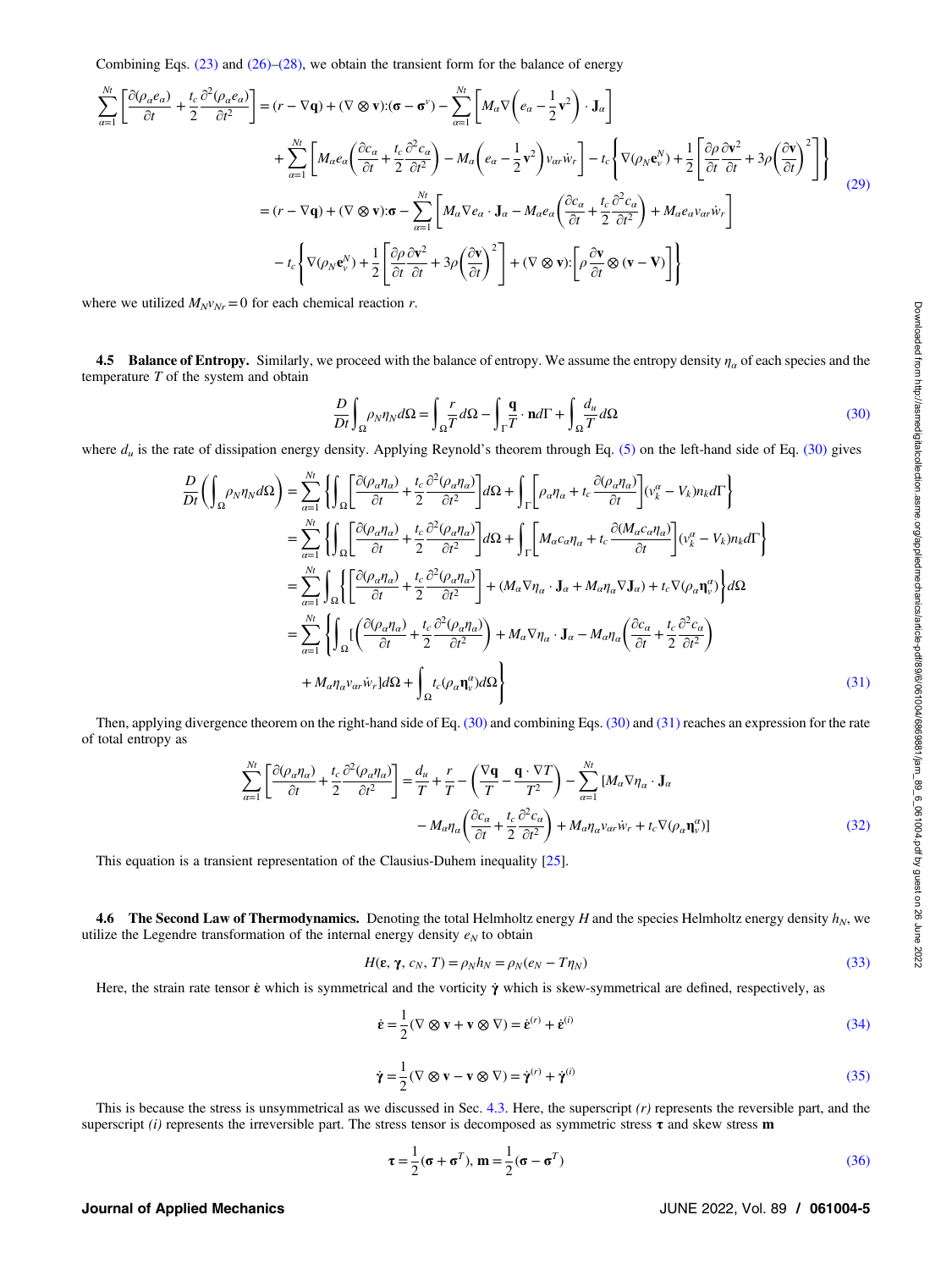<span id="page-5-0"></span>Then, we have

$$
\sigma: (\nabla \otimes \mathbf{v}) = (\tau + \mathbf{m}): (\dot{\mathbf{\varepsilon}} + \dot{\mathbf{\gamma}}) = \tau : \dot{\mathbf{\varepsilon}} + \mathbf{m} : \dot{\mathbf{\gamma}} \tag{37}
$$

Thus, combining Eqs. [\(29\)](#page-4-0), [\(32\),](#page-4-0) and [\(33\)](#page-4-0), making use of Eq. (37), and solving for  $d_u$ , the so-called full dissipation inequality, also known as the Clausius-Planck inequality, is obtained as

$$
d_u = \left(-\rho_N \eta_N - \frac{\partial H}{\partial T}\right) \frac{\partial T}{\partial t} + \left(\tau - \frac{\partial H}{\partial \varepsilon^{(r)}}\right) : \dot{\varepsilon}^{(r)} + \left(\mathbf{m} - \frac{\partial H}{\partial \gamma^{(r)}}\right) : \dot{\gamma}^{(r)} + \sum_{\alpha=1}^{N_t} \left(M_\alpha h_\alpha - \frac{\partial H}{\partial c_\alpha}\right) \frac{\partial c_\alpha}{\partial t} - \left(\frac{\mathbf{q}}{T} - \sum_{\alpha=1}^{N_t} M_\alpha \eta_\alpha \mathbf{J}_\alpha\right) \cdot \nabla T + \tau : \dot{\varepsilon}^{(i)} + \mathbf{m} : \dot{\gamma}^{(i)} - \sum_{\alpha=1}^{N_t} M_\alpha \nabla h_\alpha \cdot \mathbf{J}_\alpha - \sum_{\alpha=1}^{N_t} M_\alpha h_\alpha v_{\alpha r} \dot{w}_r + t_c A
$$
(38)

Here, we let A to denote the sum of terms multiplied by characterized time  $t_c$ , and its detail expression is omitted. Based on the second law of thermodynamics, the dissipation must be greater than zero for the irreversible transformation, while it is equal to zero for reversible transformations, i.e.,  $d_u \geq 0$ . Following the Coleman-Noll argument [[24\]](#page-6-0), the rates of  $\varepsilon$ ,  $\gamma$ ,  $c_N$ ,  $T$  are assumed to be independent. Therefore, the parenthetical terms in Eq. (38) are required to vanish. This yields the consistency conditions

$$
s = \rho_N \eta_N = -\frac{\partial H}{\partial T}, \quad \tau = \frac{\partial H}{\partial \varepsilon^{(r)}}, \quad \mathbf{m} = \frac{\partial H}{\partial \mathbf{\gamma}^{(r)}}, \quad \hat{\mu}_\alpha = M_\alpha h_\alpha = \frac{\partial H}{\partial c_\alpha}
$$
(39)

where s is the total entropy, and the chemical potential (per mole) of species  $\alpha$  is introduced as  $\hat{\mu}_{\alpha} = M_{\alpha} h_{\alpha}$ . Due to the relation Eq. [\(4\),](#page-1-0) only  $(Nt-1)$  concentrations are independent, we denote the driving force  $\mu_N$  to be the chemical potential difference  $\mu_N = \hat{\mu}_N - \hat{\mu}_{Nt}(N = 1, 2, \dots, Nt - 1)$ . In the rest of the paper, we call  $\mu_N$  the chemical potential for convenience. Hence, the total Helmholtz energy of Eq.  $(33)$  is the sum of the chemical potentials of all the components

$$
H = \rho_N h_N = c_N \mu_N \tag{40}
$$

The affinity of the rth reaction is defined as

$$
A_r = -v_{Nr}\mu_N \tag{41}
$$

And the entropy flow vector is

$$
\mathbf{J}^{s} = \frac{\mathbf{q}}{T} - \sum_{\alpha=1}^{Nt} M_{\alpha} \eta_{\alpha} \mathbf{J}_{\alpha}
$$
 (42)

We continue to evaluate the dissipation inequality (38). Since the term  $t_cA$  is the high order small quantity and all equations of Eq. (39) are fulfilled, Eq. (38) reduces to

$$
0 \leq \tau \cdot \dot{\mathbf{e}}^{(i)} + \mathbf{m} \cdot \dot{\mathbf{\gamma}}^{(i)} - \nabla T \cdot \mathbf{J}^s - \nabla \mu_N \cdot \mathbf{J}_N + A_r \dot{w}_r \tag{43}
$$

$$
0 \le t_c A \approx 0 \tag{44}
$$

Equation (43) constitutes a thermodynamic constraint for irreversible strains, the entropy flux  $\mathbf{J}^s$ , the species fluxes  $\mathbf{J}_N$ , and the reaction rate  $\dot{w}_r$ . According to the linear irreversible thermodynamics, the irreversible flows are proportional to the irreversible forces, and the evolving equations (this relation is also called the second constitutive equation) can be obtained from Eq. (43). It should be noted that there is no relation between the irreversible force and flow tensor with different rank for isotropic materials, according to the requirements of Curie's symmetry principles [[25\]](#page-6-0); i.e., the corresponding Onsager interference coefficient must necessarily

be zero. For anisotropic materials, the relation between the irreversible force and flow tensor with different rank exists, as discussed in Refs. [\[26](#page-6-0)].

Under the assumption of each process being independent for isotropic materials, the first and second terms on the right-hand side of Eq. (43) relate irreversible strains to stresses. The last term guides the direction of chemical reactions. The third and fourth terms lead to Fourier's law of thermal conduction and Fick's law of diffusion, respectively, as

$$
\mathbf{J}^s = -\boldsymbol{\lambda} \cdot \nabla T \tag{45}
$$

$$
\mathbf{J}_N = -\mathbf{D} \cdot \nabla \mu_N \tag{46}
$$

where coefficients of thermal conduction  $\lambda$  and coefficients of diffusion D are symmetrical.

The constitutive relations of the materials can be derived from Eq. (39). We can also introduce internal variables in energy function to describe other irreversible processes.

#### 5 Transient Thermal Conduction

The development of the hyperbolic temperature wave equation (such as Eq.  $(10)$ ) instead of the parabolic thermal equation is mainly based on two reasons: the paradox of infinite thermal wave velocity and the Landau second sound speed observed by experiments in liquid helium and in solids at low temperatures [[4](#page-6-0),[5](#page-6-0)]. This is called non-Fourier effect of thermal conduction.

By combining Eqs. [\(32\)](#page-4-0) and (38), the entropy balance equation can be rewritten as

$$
\frac{\partial s}{\partial t} + \frac{t_c}{2} \frac{\partial^2 s}{\partial t^2} = \frac{r}{T} - \frac{\nabla \mathbf{q}}{T} + \frac{1}{T} \sum_{\alpha=1}^{Nt} (M_{\alpha} \eta_{\alpha} \mathbf{J}_{\alpha}) \cdot \nabla T \n+ \sum_{\alpha=1}^{Nt} \left[ M_{\alpha} \eta_{\alpha} \left( \frac{\partial c_{\alpha}}{\partial t} + \frac{t_c}{2} \frac{\partial^2 c_{\alpha}}{\partial t^2} \right) \right] \n+ \frac{1}{T} (\mathbf{\tau} : \dot{\mathbf{\varepsilon}}^{(i)} + \mathbf{m} : \dot{\mathbf{\gamma}}^{(i)}) \n- \sum_{\alpha=1}^{Nt} M_{\alpha} \nabla \left( \frac{1}{T} h_{\alpha} + \eta_{\alpha} \right) \cdot \mathbf{J}_{\alpha} - \sum_{\alpha=1}^{Nt} M_{\alpha} \left( \frac{1}{T} h_{\alpha} + \eta_{\alpha} \right) v_{\alpha r} \dot{w}_{r}
$$
\n(47)

If we consider only the pure thermal conduction, the previous equation reduces to

$$
\frac{\partial s}{\partial t}T + \frac{t_c}{2} \frac{\partial^2 s}{\partial t^2} T = r - \nabla \mathbf{q}
$$
\n(48)

This equation is similar to the inertial entropy theory proposed by Kuang [[7,11](#page-6-0),[12\]](#page-6-0) where an inertial entropy is introduced in the equation of entropy balance. In a pure thermal conduction case,  $T\frac{\partial s}{\partial x}$  $\frac{\partial s}{\partial t} = C \frac{\partial \theta}{\partial t}$  $\frac{\partial}{\partial t}$ , where we denote  $\theta = T - T_0$ , with  $T_0$  is a reference temperature, and  $C$  is the specific heat per volume, by means of Fourier's law (Eq.  $(45)$ ), Eq.  $(48)$  can be written as

$$
C\frac{\partial\theta}{\partial t} + \frac{Ct_c}{2}\frac{\partial^2\theta}{\partial t^2} = r + \lambda_{ij}\theta_{,ij}
$$
\n(49)

This is a hyperbolic heat transfer equation with a finite propagation speed. This theory is useful in problem with the microscopic size and time under shock loadings, for an example, applying a short-pulse laser beam to a thin gold films.

For an isotropic thermal conduction problem,  $\lambda_{ii} = \lambda \delta_{ii}$ , Eq. (49) is same as Cattaneo-Vernotte's (C-V) theory [[8](#page-6-0),[9](#page-6-0)] if heat source  $r=0$ , but the physical meaning is total different. In C-V theory, they modified the Fourier's law (Eq.  $(45)$ ) by introducing a relaxation time to get a hyperbolic heat transfer equation.

### 061004-6 / Vol. 89, JUNE 2022 2008 10:00 10:00 10:00 10:00 10:00 10:00 10:00 10:00 10:00 10:00 10:00 10:00 10:0